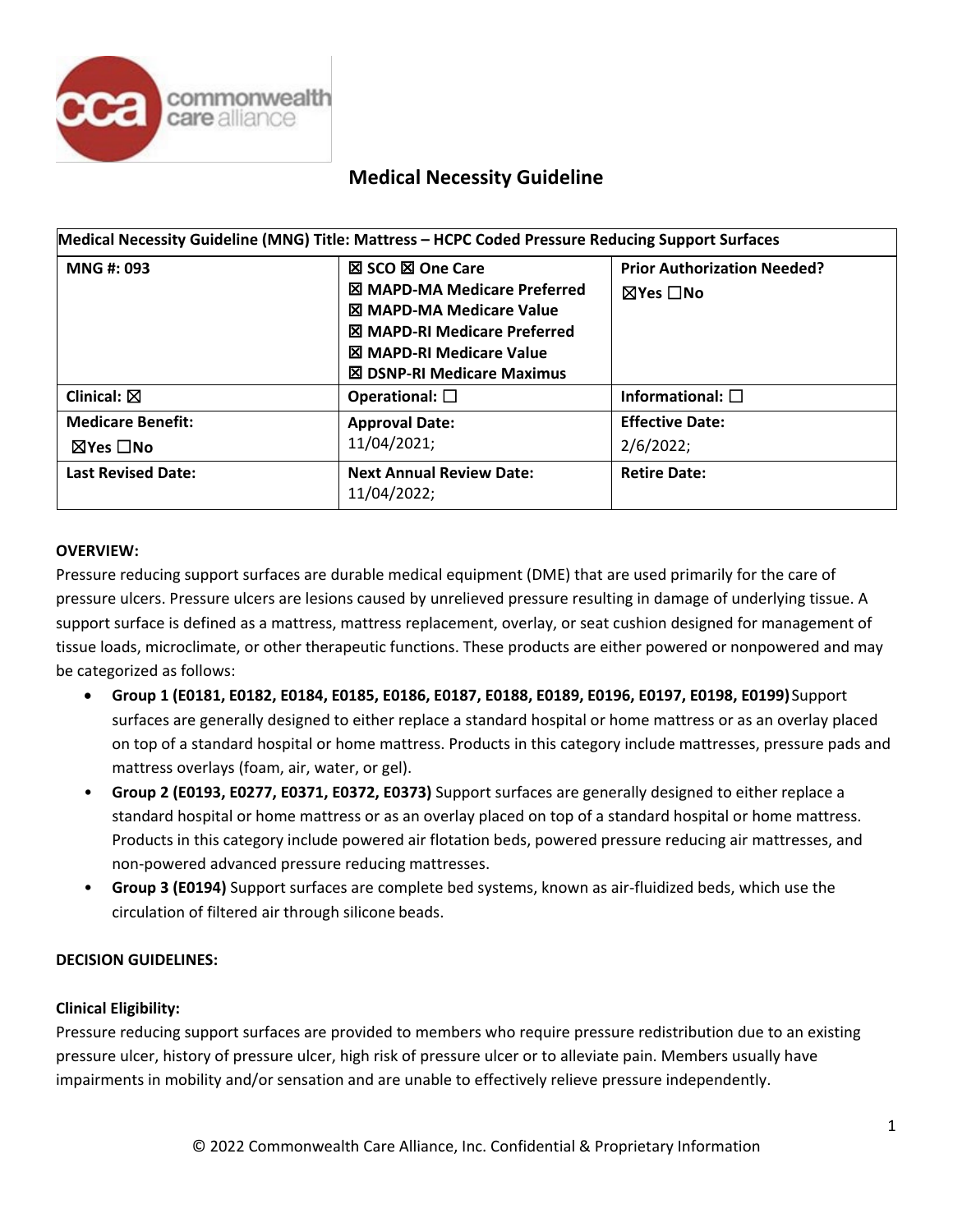

#### **Determination of need:**

A pressure reducing support surface is indicated if the member needs to decrease/relieve pressure over body parts to prevent tissue damage or to alleviate pain. These surfaces are usually used with beds but can also be used with sitting surfaces.

- **GROUP 1 (E0181, E0182, E0184, E0185, E0186, E0187, E0188, E0189, E0196, E0197, E0198, E0199) -** A group1 support surface is provided when the member is partially or completely immobile, has any stage pressure ulcer, impaired nutritional status, incontinence, altered sensory perception, compromised circulatory status, or experiences pain and/or numbness from present surface.
- **GROUP 2 (E0193, E0277, E0371, E0372, E0373)**  A group 2 support surface is provided when the member is partially or completely immobile, has a stage II pressure ulcer located on the trunk or pelvis, has been on a comprehensive pressure ulcer treatment program (which has included the use of an appropriate group 1 support surface for at least one month) and has ulcers which have worsened or remained the same over the past month. It is also provided if the member has large or multiple stage III or IV pressure ulcers on the trunk or pelvis, had a recent myocutaneous flap or skin graft, or has a history or serious risk of pressure ulcers.
- **GROUP 3 (E0194)**  A group 3 support surface is provided to members who are completely immobile (bedridden or chair-bound), have altered sensory perception, have a stage III or stage IV pressure ulcer, is under close supervision of medical team, at least one month of conservative treatment has been administered (including the use of a group 2 support surface), a caregiver is available and willing to assist with care and all other alternative equipment has been considered and ruled out.

### **LIMITATIONS/EXCLUSIONS:**

Pressure reducing support surfaces are not provided to members who:

- Are mobile without sensory impairment
- Already have equipment that serves the same purpose and is able to meet theirneed
- Are able to use less costly equipment to meet their need
- Are not reasonably expected to obtain a meaningful contribution to the treatment of their illness or injury from its use

#### **KEY CARE PLANNING CONSIDERATIONS:**

- Member or care giver are able to maintain the support surface
- If powered there is an adequate power source available in the area it is to beused
- Member or care giver understand and agree with the treatment plan including the support surface and repositioning schedule if appropriate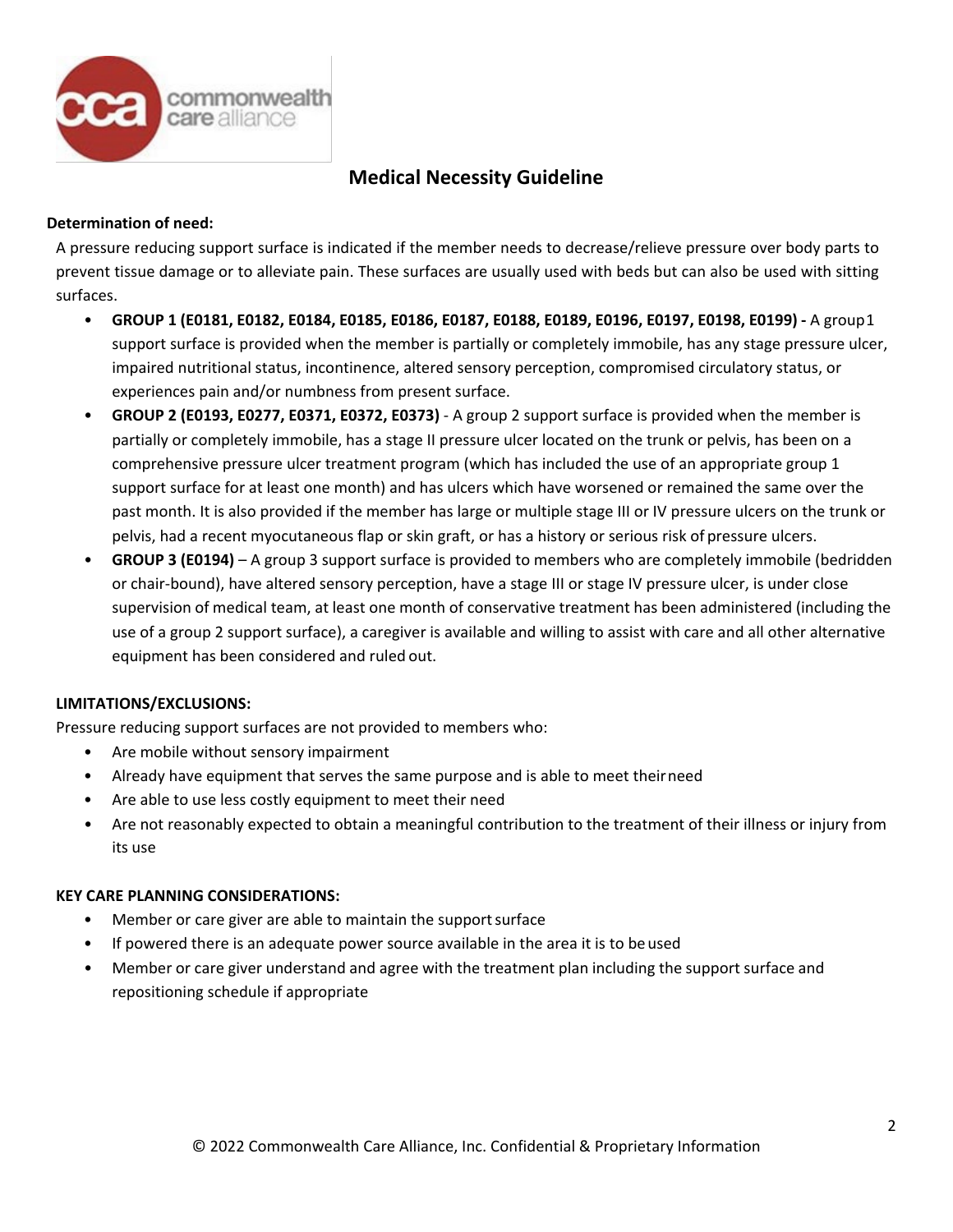

The Following HCPCS codes are covered when medically necessary, **without prior authorization**:

| Code  | <b>Description</b>                                                                                 |  |
|-------|----------------------------------------------------------------------------------------------------|--|
| E0181 | Powered pressure reducing mattress overlay/pad, alternating with pump, includes heavy duty         |  |
| E0182 | Pump for alternating pressure pad, for replacement only                                            |  |
| E0184 | Dry pressure mattress                                                                              |  |
| E0185 | Gel or gel-like pressure pad for mattress, standard mattress length and width                      |  |
| E0186 | Air pressure mattress                                                                              |  |
| E0187 | Water pressure mattress                                                                            |  |
| E0196 | Gel pressure mattress                                                                              |  |
| E0197 | Air pressure pad for mattress, standard mattress length and width                                  |  |
| E0198 | Water pressure pad for mattress, standard mattress length and width                                |  |
| E0199 | Dry pressure pad for mattress, standard mattress length and width                                  |  |
| E0371 | Non-powered advanced pressure reducing overlay for mattress, standard mattress length and<br>width |  |
| E0372 | Powered air overlay for mattress, standard mattress length and width                               |  |

#### The following HCPCS Codes **require a prior authorization**.

| Code  | <b>Description</b>                              |  |
|-------|-------------------------------------------------|--|
| E0193 | Powered air flotation bed (low air loss therapy |  |
| E0194 | Air fluidized bed                               |  |
| E0277 | Powered pressure-reducing air mattress          |  |
| E0373 | Non-powered advanced pressure reducing mattress |  |

#### **Documentation Requirements:**

- Group 1 & 3: Require a Standard Written Order (SWO) and face to face examination notes, that are within (6) months prior to the written order.
- Group 2: Require a Standard Written Order and Medical Record Information.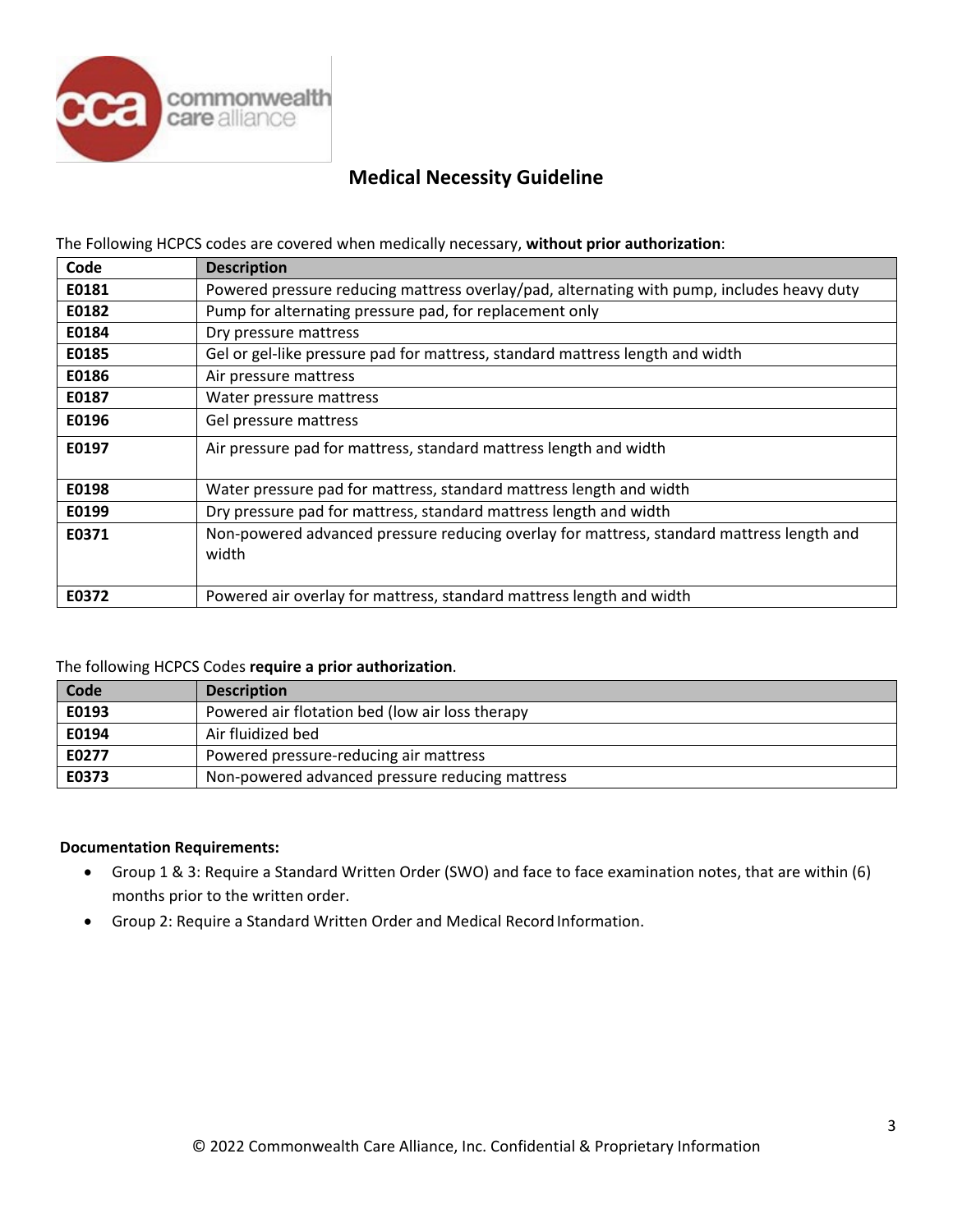

#### **REGULATORY NOTES:**

According to Mass Health a service is "medically necessary" if:

- 1. It is reasonably calculated to prevent, diagnose, prevent the worsening of, alleviate, correct, or cure conditions in the member that endanger life, cause suffering or pain, cause physical deformity or malfunction, threaten to cause or to aggravate a handicap, or result in illness or infirmity; and
- 2. There is no other medical service or site of service, comparable in effect, available, and suitable for the member requesting the service, that is more conservative or less costly to the Mass Health agency. Services that are less costly to the Mass Health agency include, but are not limited to, health care reasonably known by the provider, or identified by the Mass Health agency pursuant to a prior-authorization request, to be available to the member through sources described in 130 CMR 450.317(C), 503.007, or517.007.

Medically necessary services must be of a quality that meets professionally recognized standards of health care and must be substantiated by records including evidence of such medical necessity and quality.

#### **RELATED REFERENCES:**

This DST guide is not a rigid rule. CCA has the mission to address all of our complicated members' health needs. Care partners can identify members with Behavioral Health and HOPE (\*) challenges who may benefit from extending these guidelines to support our at-risk members' unique health challenges. CCA encourages our clinicians to clearly document our members' unique health contexts when requesting care which does not meet this formal DST's conditions and recommendations.

\*High Opiate Patient Engagement = members with high doses of opiates whom we hope to help by treating their pain alternatively and reducing their exposure to dangerous opiates.

Medicare Local Coverage Determination (LCD): Pressure Reducing Support Surfaces - Group 1 (L33830) Medicare Local Coverage Determination (LCD): Pressure Reducing Support Surfaces – Group 2 (L33642) Medicare Local Coverage Determination (LCD): Pressure Reducing Support Surfaces – Group 3 (L33692) Mass Health Guidelines for Medical Necessity Determination for Support Surfaces; Mass Health; 130 CMR 450.204: Medical Necessity; 130CMR 428.402 Definitions; 130CMR 409.402: Definitions; 130CMR 409.414 Non-covered services

#### **ATTACHMENTS:**

| <b>EXHIBIT A</b> |  |
|------------------|--|
| <b>EXHIBIT B</b> |  |